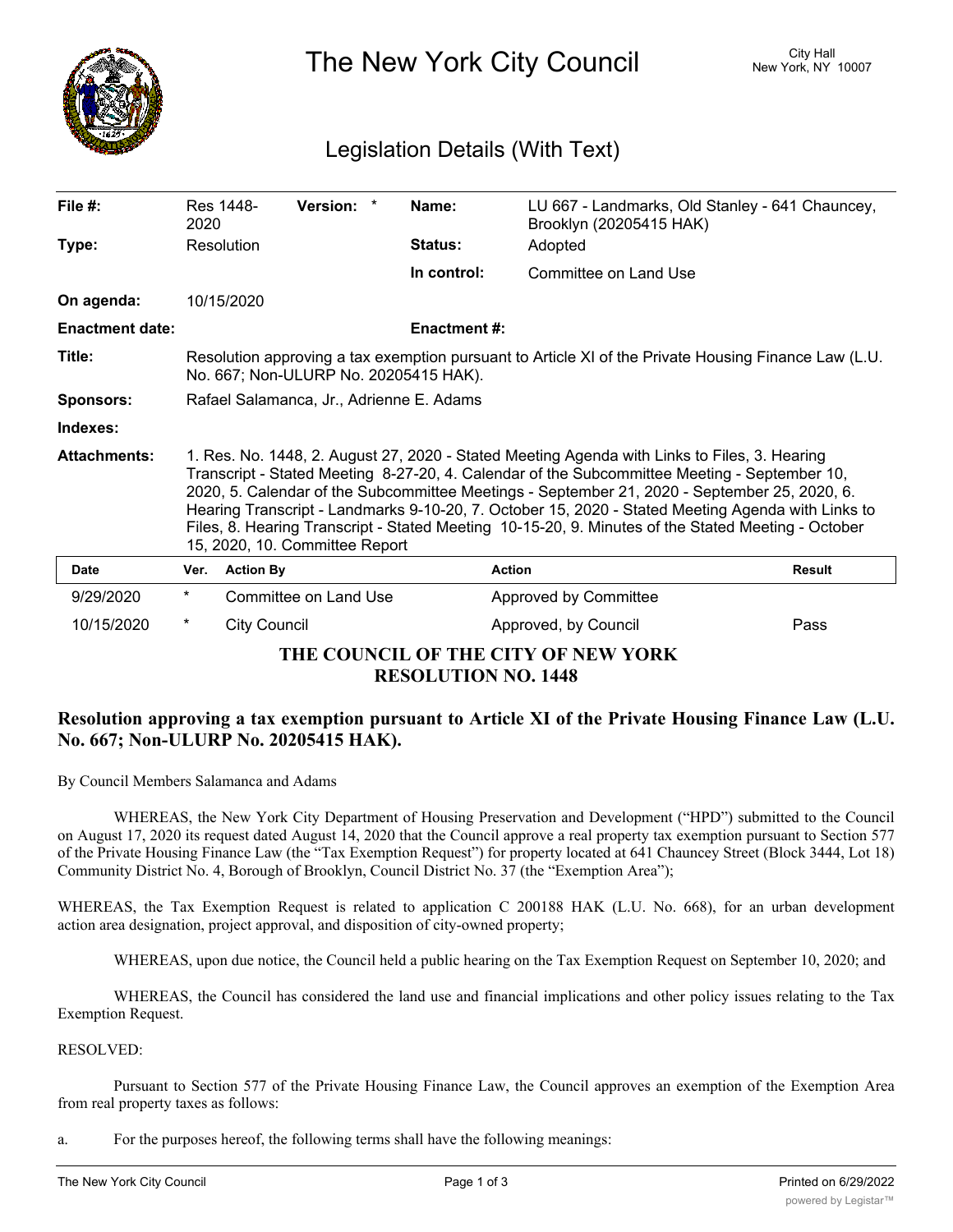- (1) "Effective Date" shall mean the later of (i) the date of conveyance of the Exemption Area to the HDFC, or (ii) the date that HPD and the Owner enter into the Regulatory Agreement.
- (2) "Exemption" shall mean the exemption from real property taxation provided hereunder.
- (3) "Exemption Area" shall mean the real property located in the Borough of Brooklyn, City and State of New York, identified as Block 3444, Lot 18 on the Tax Map of the City of New York.
- (4) "Expiration Date" shall mean the earlier to occur of (i) a date which is 40 years from the Effective Date, (ii) the date of the expiration or termination of the Regulatory Agreement, or (iii) the date upon which the Exemption Area ceases to be owned by either a housing development fund company or an entity wholly controlled by a housing development fund company.
- (5) "HDFC" shall mean South Bushwick Neighborhood Homes Housing Development Fund Company, Inc. or a housing development fund company that acquires the Exemption Area with the prior written consent of HPD.
- (6) "HPD" shall mean the Department of Housing Preservation and Development of the City of New York.
- (7) "Owner" shall mean the HDFC.
- (8) "Regulatory Agreement" shall mean the regulatory agreement between HPD and the Owner establishing certain controls upon the operation of the Exemption Area during the term of the Exemption**.**
- b. All of the value of the property in the Exemption Area, including both the land and any improvements (excluding those portions, if any, devoted to business, commercial, or community facility use), shall be exempt from real property taxation, other than assessments for local improvements, for a period commencing upon the Effective Date and terminating upon the Expiration Date.
- c. Notwithstanding any provision hereof to the contrary:
	- (1) The Exemption shall terminate if HPD determines at any time that (i) the Exemption Area is not being operated in accordance with the requirements of Article XI of the Private Housing Finance Law, (ii) the Exemption Area is not being operated in accordance with the requirements of the Regulatory Agreement, (iii) the Exemption Area is not being operated in accordance with the requirements of any other agreement with, or for the benefit of, the City of New York, (iv) any interest in the Exemption Area is conveyed or transferred to a new owner without the prior written approval of HPD, or (v) the construction or demolition of any private or multiple dwelling on the Exemption Area has commenced without the prior written consent of HPD. HPD shall deliver written notice of any such determination to Owner and all mortgagees of record, which notice shall provide for an opportunity to cure of not less than 60 days. If the noncompliance specified in such notice is not cured within the time period specified therein, the Exemption shall prospectively terminate.
	- (2) The Exemption shall apply to all land in the Exemption Area, but shall only apply to a building on the Exemption Area that has a permanent certificate of occupancy or a temporary certificate of occupancy for all of the residential areas on or before five years from the Effective Date.
	- (3) Nothing herein shall entitle the HDFC, the Owner, or any other person or entity to a refund of any real property taxes which accrued and were paid with respect to the Exemption Area prior to the Effective Date.
- d. In consideration of the Exemption, the owner of the Exemption Area, for so long as the Exemption shall remain in effect, shall waive the benefits of any additional or concurrent exemption from or abatement of real property taxation which may be authorized under any existing or future local, state, or federal law, rule, or regulation. Notwithstanding the foregoing, nothing herein shall prohibit the granting of any real property tax abatement pursuant to Sections 467-b or 467-c of the Real Property Tax Law to real property occupied by senior citizens or persons with disabilities.

Adopted.

Office of the City Clerk, } The City of New York, } ss.: